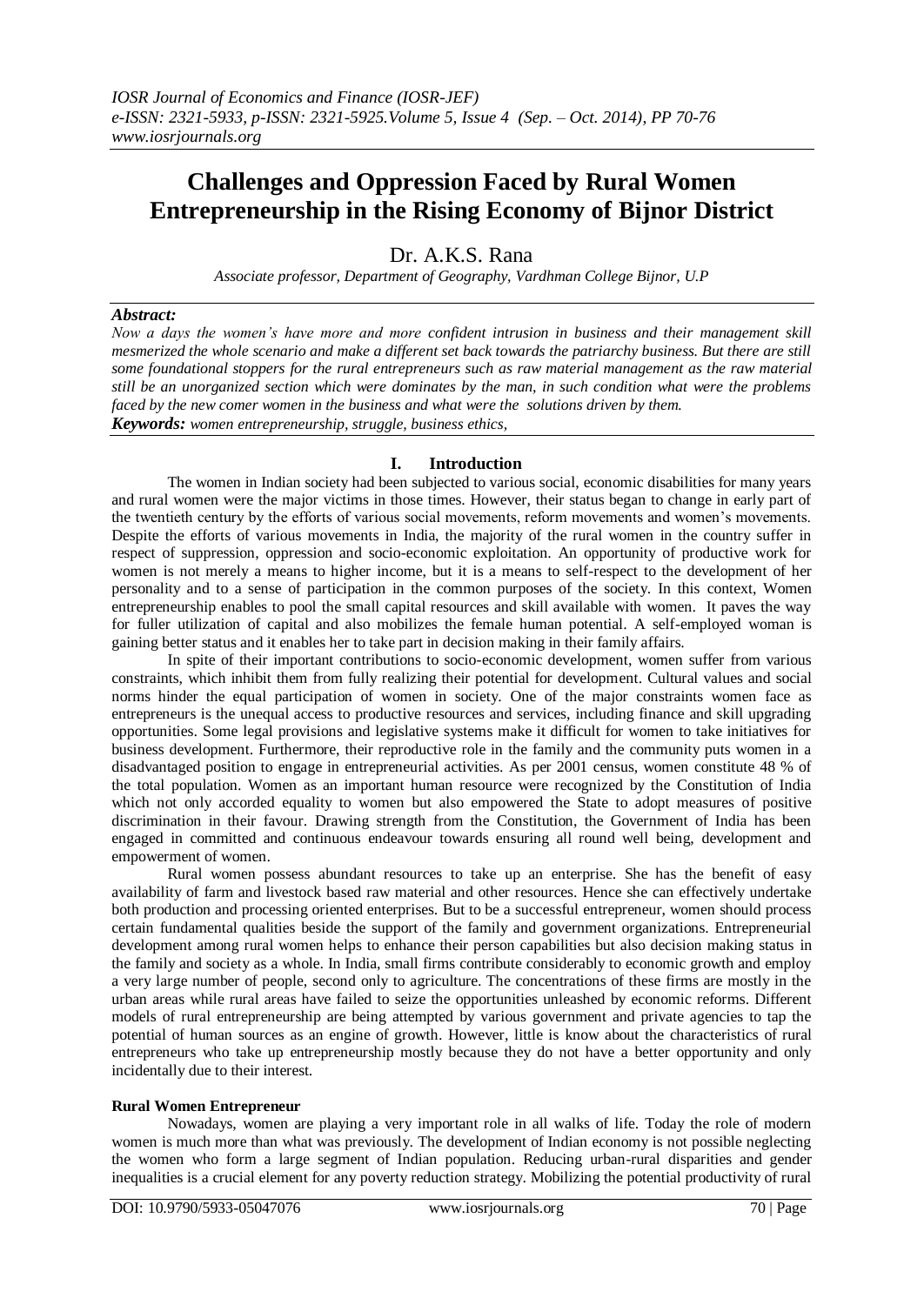people and particularly of women is indispensable to achieve the resilient economic growth that will pull people above the poverty line. With rural areas not able to provide enough opportunities for people to sustain their lives, the burden of supporting the poor and rural population falls increasingly upon cities. The growing number of rural poor seeking work in overcrowded cities stretch social and physical infrastructure and economic opportunities in the urban areas beyond their capacity. On the other hand, the migration of rural men to urban areas leaves unbalanced family structures behind, with women, children and elderly expecting remittances.

Present scenario is very fast changing with technology development, modernization, industrialization, urbanization, education and development. In such conditions, employment opportunity increased drastically for rural women. Entrepreneurship among rural women, no doubt improves the wealth of the nation in general and of the family in particular. Women need encouragement and support from the family members, government, society, male counterparts etc., with the right assistance from varied groups mentioned above, they can join the main stream of national economy and thereby contribute to the economic development. Government should draw up a plan so that the Indian Women Entrepreneurs can work more on empowerment through training and capacity building programs. If our universities and institutions join this resolve with increasing focus on women's business education, the future will see more women entrepreneurs. It is very true that rural entrepreneurship cannot be developed without proper training. Therefore, it is necessary to provide training to rural women to enhance their entrepreneurial skill and paving a path of success to rural women.

According to Frederick Harbison in his book, Entrepreneurial Organisation as a Factor in Economic Development", specifies the following functions of women entrepreneurs:

- a) Explore the prospects of women entrepreneurs,
- b) Undertaking of risks and the handling of economic uncertainty,
- c) Innovation,
- d) Co-ordination, administration and control, and
- e) Routine supervision.

#### **Significance of the Study**

Rural women's economic and social development is necessary for overall economic development of society and nation. Rural women are now increasingly run their own business yet their entrepreneurial potential, managerial skill and socio-economic contribution remain largely neglected. Women entrepreneurship development is the instrument of women empowerment. Empowerment through entrepreneurship leads to selffulfilment and makes women aware about their status, existence, right and their position is in the society. In modern era, women are becoming socially empowered, and economically empowered through business ownership. Women entrepreneurship is gaining importance in India in the wake of globalization and economic liberalization. The institutional and policy framework for developing entrepreneurial skills, providing vocational education and training has widened the horizon for economic development of women. Women entrepreneurs tend to be highly motivated, self disciplined & self directed. On the other hand, empowerment of rural women is also very significant. Economic empowerment of rural women will lead to the development of our country and it is very necessary to give keen attention over the empowerment of women in the rural areas for the real development of our country in all spheres. Women's entrepreneurship is important for women's position in society, and economic development of women will lead to development of family, community and country. It opens up new avenues for creating employment opportunities for women and men

# **II. Methodology**

The study has been undertaken in the rural areas selecting women entrepreneurs' undertaken different line of small business. A sample size of 25 random bases was selected out of 127 women entrepreneurs in the study area. The data for the study was collected by preparing questionnaire, there after tabulating the data to arrive for conclusion.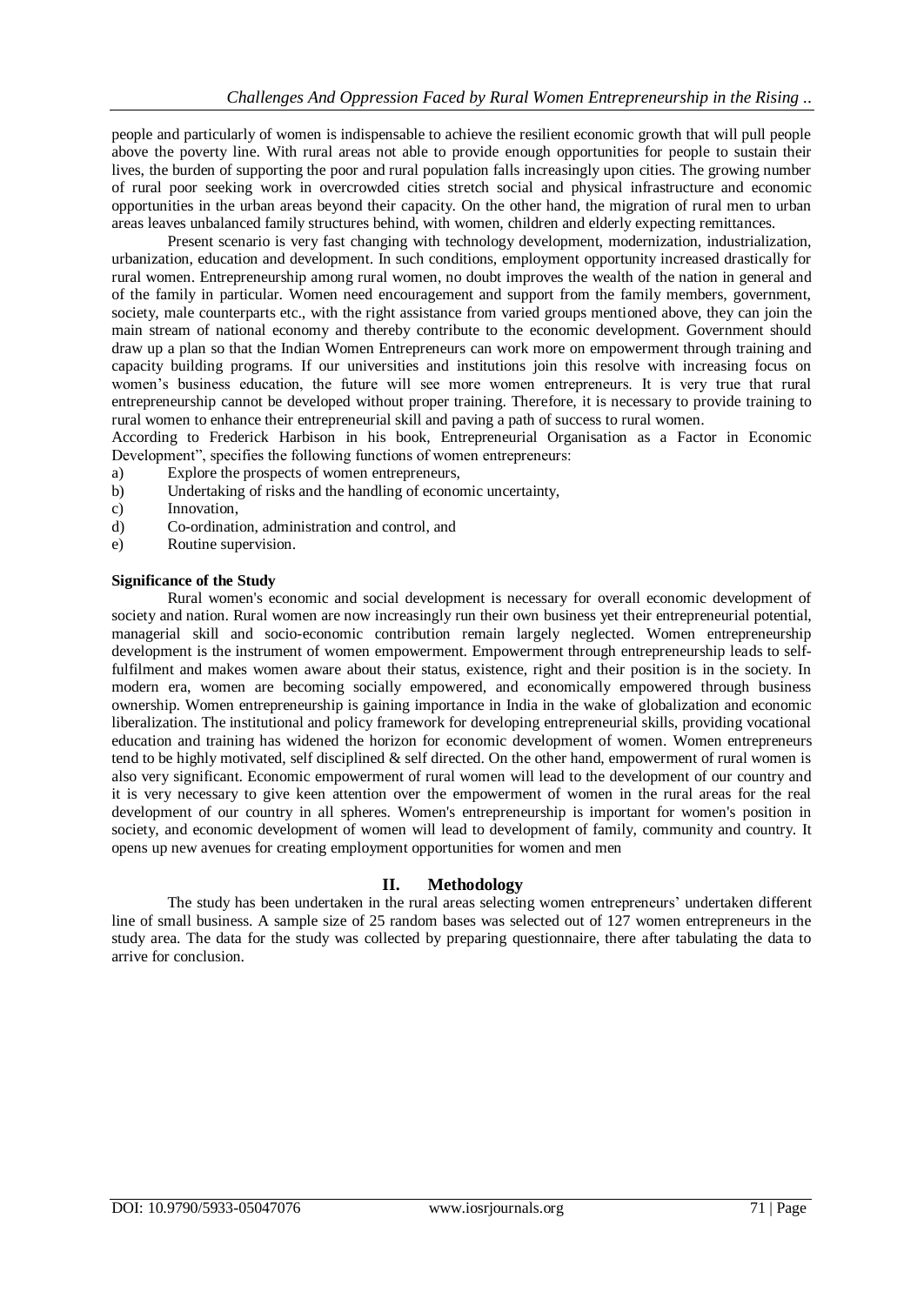

The district of Bijnor forms the north-western part of the Meerut Division. Legendary history ascribes its foundation to Raja Ben (also spelt Bin or Bain) and described as Vena, a minor hero king of Northern India, in the Mahabharata and the Puranas. This monarch never realised any tax from his subjects. Ha raised a part of the revenue by the sale of bijana (fans) manufactured by himself, because of whom the place obtained its present name, Bijnor (Bijnaur). More probably, the word is a corruption of Bijanagar (town of fans) or Vijayanagar (town of victory).

The district lies between latitude 290 2' N. and latitude 290 58' N., and longitude 780 0' E and 780 59' E. Its maximum length from north to south is about 102 km. and from east to west about 90 km. According to the Statistical Abstract 2003 of Uttar Pradesh, the district covers an area of 4561 sq. km., in which the rural and urban area containing 4422.50 and 138.50 sq. km., respectively.

The physical aspect of the district possesses diverse characteristics. The greater portion of the district is open and highly cultivated. The major part of the district forms a part of the Indo-gangetic alluvium, which consists of clay, sand, kankar and reh. Hard granite is also available near the surface of the Ramganga in the northern part of the district. Due to changing course of flow of Gangas, the adjoining area of the district changes frequently. The district has 5 Tehsils, 11 Blocks, 12 Municipalities, 21 Town Areas, 2 Census towns. There are 2148 Inhabited Villages, 841 Uninhabited Villages, 4 Forest Villages, 959 Gram Panchayat or Sabhas, 130 Nyaya Panchayat, 6 Nagar Panchayat, 2 Parliamentary and 7 Legislative Assembly Constitutuencies .

# **Objectives of the study**

Empowerment is an active process, which enables rural women to realize their identity and power in all aspects of life. It enables rural women to have more access to knowledge and resources, greater autonomy in decision making, greater ability to plan their times, free them from the clutches of irrelevant customs built and practices. The purpose this paper is to investigate the challenges before the women entrepreneur in general and rural women entrepreneur in particular. This broad objectives has been achieved after taking into account the various problems encounter by the women entrepreneurs which has been broadly classified into following three categories

- I. Production and Marketing problems.
- II. Financial and Infrastructure problems
- III. Social Problems

# **I. Production and Marketing problems**

Following are the parameters identified to study the production and marketing problems of the rural women entrepreneurs in the study area.

- 1. Sources of Raw Material
- 2. Irregular Production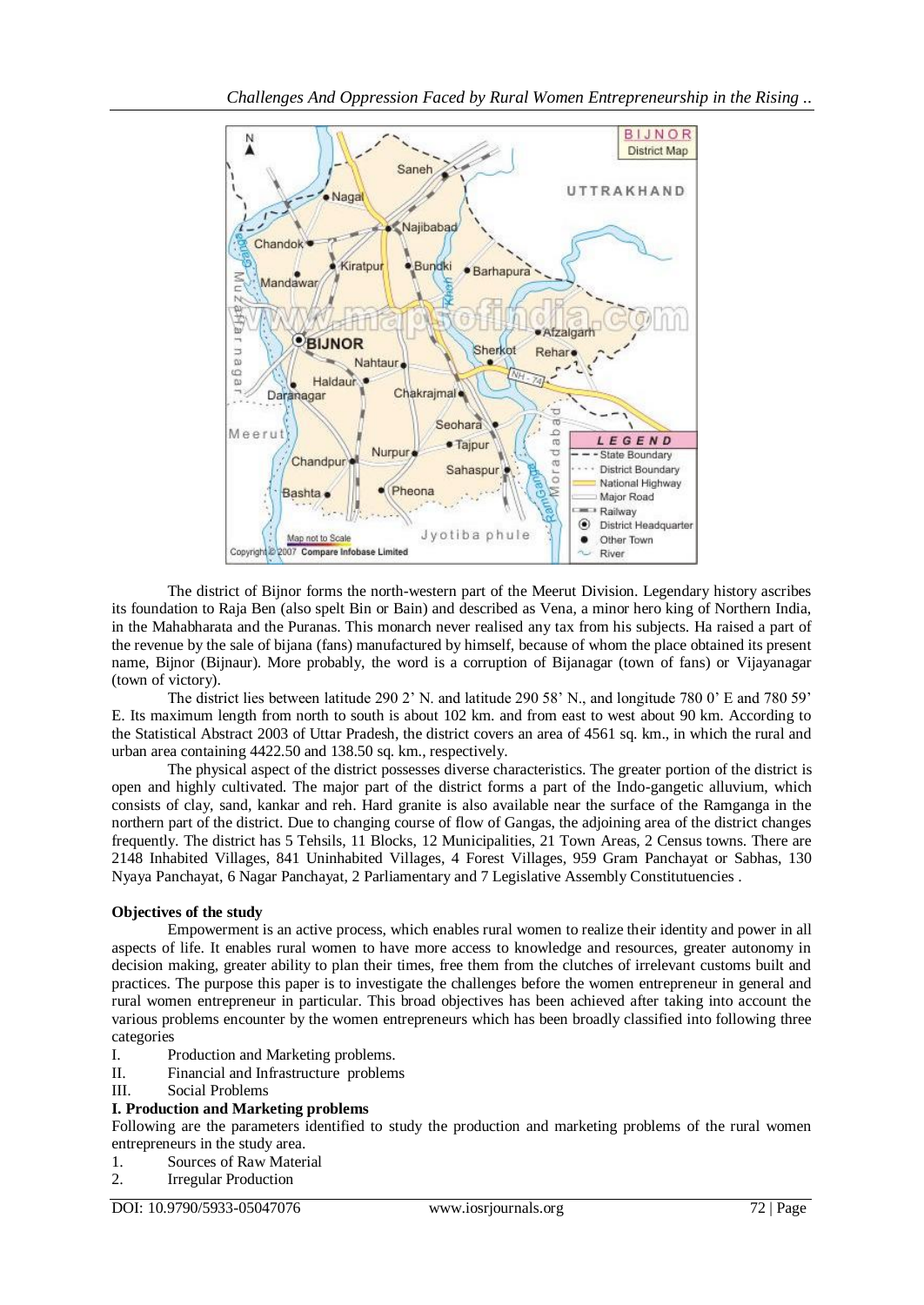## 3. Competition in marketing

The following tables give details of the various problems of the women entrepreneur. The data is collected by preparing a set of questionnaire and having properly tabulated to arrive some conclusion.

|                                 | Twore 1. Thin you of Fromation and Marketing |               |            |
|---------------------------------|----------------------------------------------|---------------|------------|
| <b>Sources of Raw Material</b>  | <b>Source</b>                                | Nos. of Units | Percentage |
|                                 | Within the City                              | 30            | 60         |
|                                 | Outside the City                             | 24            | 48         |
|                                 | <b>Outside the State</b>                     | 06            | 02         |
|                                 | Total                                        | 50            | 100        |
| <b>Irregular Production</b>     | <b>Nature of Problem</b>                     |               |            |
|                                 | Financial Problem                            | 16            | 32         |
|                                 | Raw Material Problem                         | 14            | 28         |
|                                 | Low demand                                   | 20            | 40         |
|                                 | Total                                        | 50            | 100        |
| <b>Competition in marketing</b> | <b>Nature of Competition</b>                 |               |            |
|                                 | <b>From Small Business</b>                   | 20            | 40         |
|                                 | From Big Business                            | 20            | 40         |
|                                 | From Both                                    | 10            | 20         |
|                                 | Total                                        | 50            | 100        |

|  |  | Table- 1: Analysis of Production and Marketing |  |  |
|--|--|------------------------------------------------|--|--|
|  |  |                                                |  |  |

The perusal of the Table- 1 indicates that the rural women entrepreneurs are facing both production and marketing problem in the form of availability of raw material in turn which affects the production, Apart from the much competition in marketing their product. Further the graphs also reflect that most of the sample units are getting raw material from within the place of the units locates. Low demand for the product produced by the sample units is another constraint for the rural women entrepreneur apart from equal competition from both small business as well as big business.



#### **II. Financial and Infrastructure problems:**

Following are the parameters identified to study the Financial and Infrastructural problems of the rural women entrepreneurs in the study area.

- 1. Sources of Finance
- 2. Problem on Raising Funds
- 3. Power supply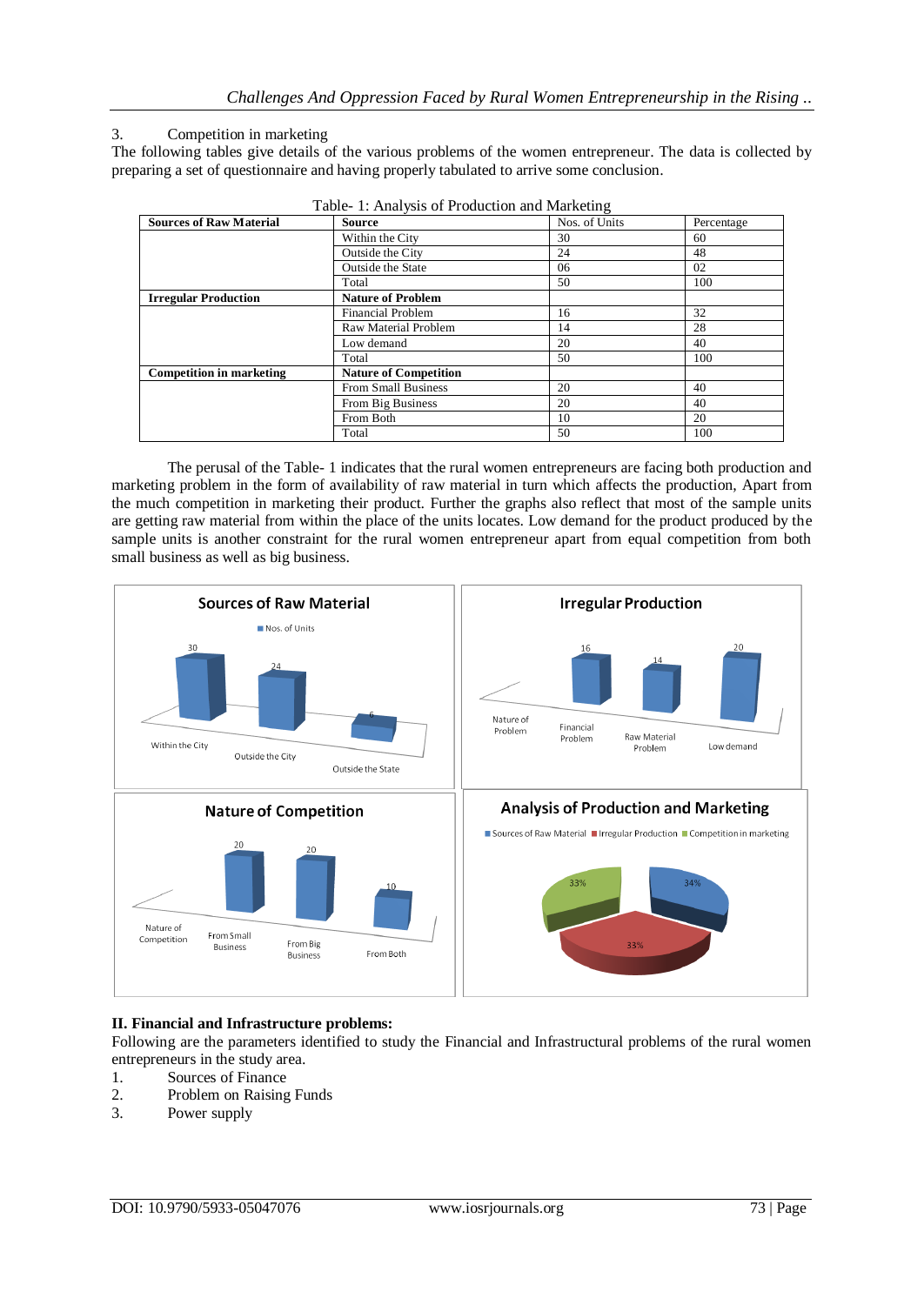| <b>Source of Finance</b>        | <b>Source</b>                   | Nos. of Units | Percentage |
|---------------------------------|---------------------------------|---------------|------------|
|                                 | Self                            | 10            | 20         |
|                                 | <b>Bank Loan</b>                | 30            | 60         |
|                                 | Private source with interest    | 06            | 12         |
|                                 | All of the Above                | 04            | 08         |
|                                 | Total                           | 50            | 100        |
| <b>Problem on Raising Funds</b> | <b>Nature of Problem</b>        |               |            |
|                                 | Security                        | 26            | 52         |
|                                 | Rate of Interest                | 12            | 24         |
|                                 | Gender Discrimination           | 08            | 16         |
|                                 | All of the Above                | 04            | 08         |
|                                 | Total                           | 50            | 100        |
| <b>Shortage of Power Supply</b> | <b>Shortage of Power Supply</b> |               |            |
|                                 | 20 percent                      | 16            | 32         |
|                                 | 21 to 30 percent                | 24            | 48         |
|                                 | 31 to 40 percent                | 04            | 08         |
|                                 | No Shortage                     | 06            | 12         |
|                                 | Total                           | 50            | 100        |





As far as financial and infrastructure problems are concerned most of the units are depend on the bank loan and a few of them are started their business out of own fund. When there in loan capital naturally the will be the problem on interest there on. As normally women don't have any property in their names, hence they face the problem of giving security to get the loan. Further, bankers feel free and prefer to advance to men than women in rural areas because of the various reasons. Due to the shortage in the Production of power, normally Govt supply less power in rural areas when compare to urban  $\&$  this affects on the production process which is clearly depicted in Table-2

# **III. Social Problems:**

Following are the parameters identified to study the Social problems of the rural women entrepreneurs in the study area

- 1. Family atmosphere
- 2. Business Environment
- 3. Women worker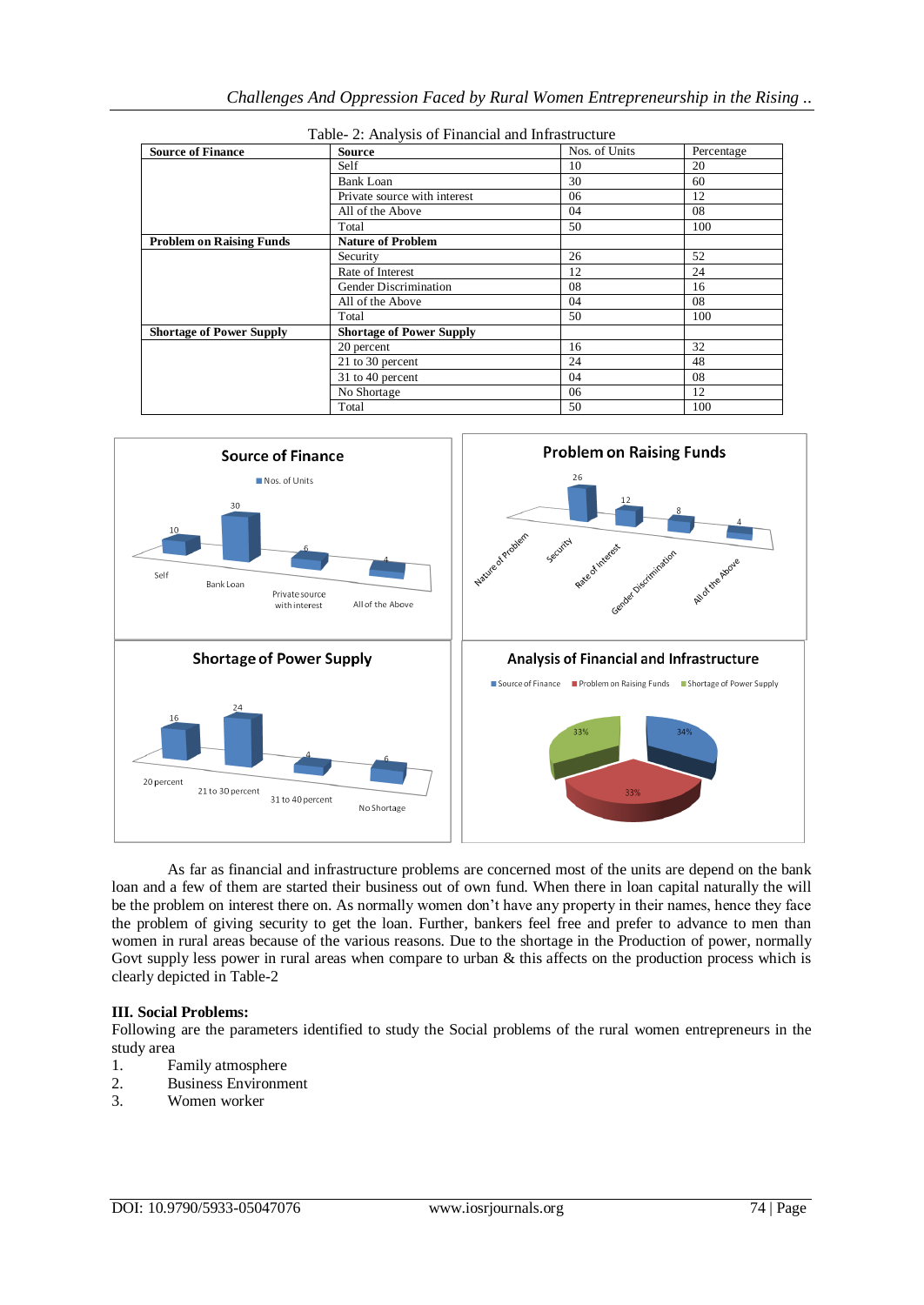| <b>Family atmosphere</b>    | <b>Difficulties</b>        | Nos. of Units | Percentage |
|-----------------------------|----------------------------|---------------|------------|
|                             | From the spouses           | 12            | 24         |
|                             | <b>Social Restrictions</b> | 30            | 60         |
|                             | Both as Above              | 08            | 16         |
|                             | Total                      | 50            | 100        |
| <b>Business Environment</b> | <b>Nature of Problem</b>   |               |            |
|                             | Nature of Product          | 20            | 40         |
|                             | <b>Govt Policies</b>       | 18            | 36         |
|                             | Both as Above              | 12            | 24         |
|                             | Total                      | 50            | 100        |
| Women worker                | <b>Nature</b>              |               |            |
|                             | Skilled                    | 12            | 24         |
|                             | Co-operative               | 12            | 24         |
|                             | Both as Above              | 26            | 52         |
|                             | Total                      | 50            | 100        |





Rural women entering business driven by financial needs and family circumstances are said to influence by push factors, The Table-3 clearly indicates that rural women entrepreneurs are facing difficulties because of the social restrictions and the narrow type mentality of the men. Further the product produced the rural women entrepreneurs is also counts more. Availability of literate and skilled workers is also a problem for and the rural women entrepreneurs.

# **III. Conclusion:**

The empowerment of rural women entrepreneurship is a contemporary issue regardless of the country in which a social planner tries to bring a sustainable development. Further, the rural women in Indian society had been subjected to various social, economic disabilities for many years and rural women were the major victims in those times. However, their status began to change in early part of the twentieth century by the efforts of various social movements, reform movements and women's movements. Despite the efforts of various movements in India, the majority of the rural women in the country suffer in respect of suppression, oppression and socio-economic exploitation. Empowering women is an important end in itself, not only as a human rights issue but also as having the potential to enhance human well being. Empowering women and improving their status are essential ingredients for realizing the full potential of the economic and political development of the entire society thus ensuring sustainable development.